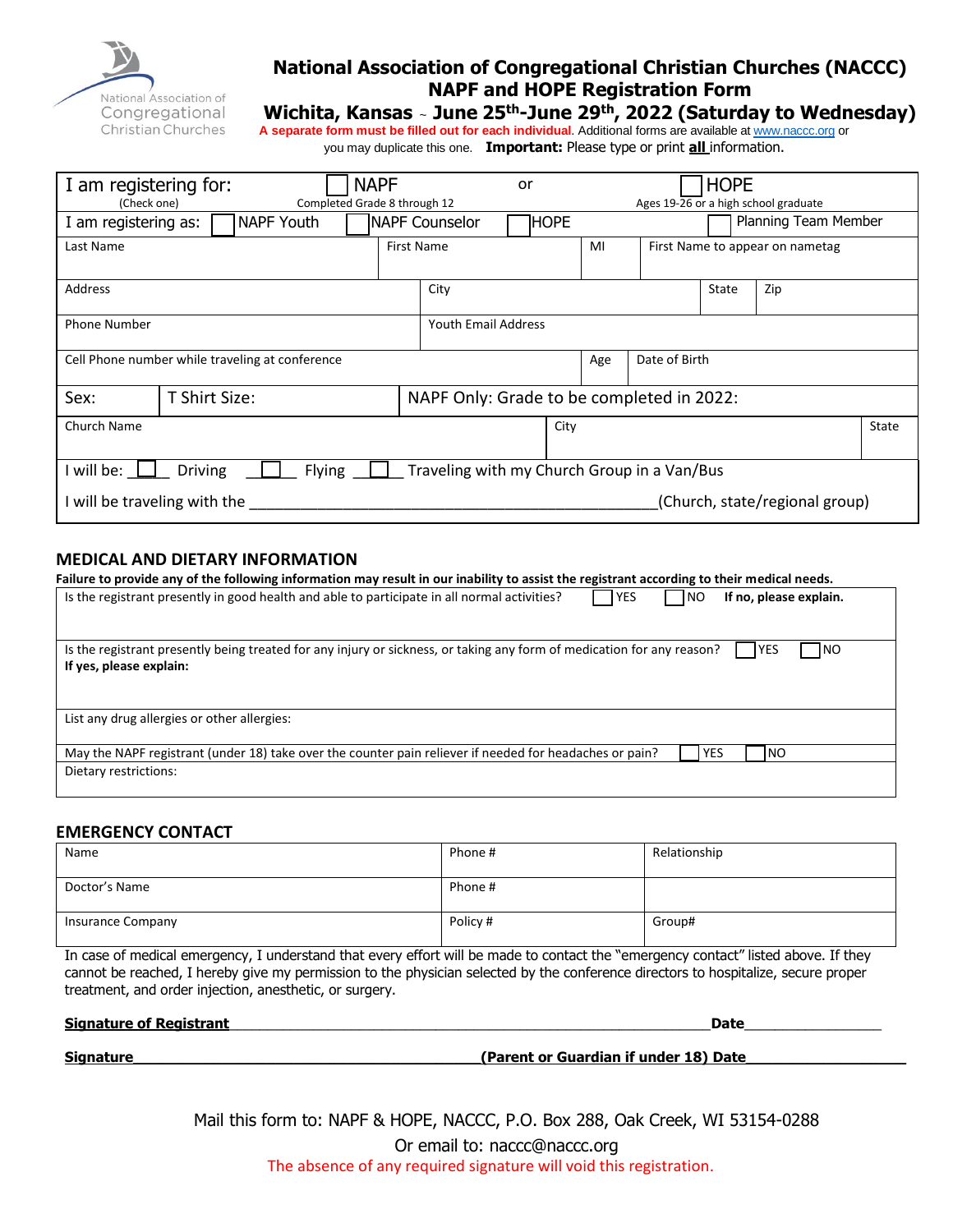

### **National Association of Congregational Christian Churches (NACCC) NAPF and HOPE Registration Form**

**Wichita, Kansas** <sup>~</sup> **June 25 th-June 29th , 2022 (Saturday to Wednesday) A separate form must be filled out for each individual**. Additional forms are available a[t www.naccc.org](http://www.naccc.org/) or you may duplicate this one. **Important:** Please type or print **all** information.

# **NAPF and HOPE Code of Conduct for Participants and Leaders**

Foundationally, there is an expectation that all actions and statements by all who are involved in NAPF – HOPE in any capacity will show respect for God, respect for others, respect for property, and respect for self. Further, that all participant's words and actions will reflect the two Great Commandments given by Jesus the Christ: Love God with all your heart, soul, and mind and love your neighbor as yourself.

To be more specific: *the activities outlined below are strictly prohibited.* Any participant or leader who violates this Code is subject to discipline, up to and including removal from the conference. If a participant or leader must be removed from the conference due to inappropriate actions or comments and has received a scholarship, the scholarship will be revoked, and full payment for the conference must be made by the participant.

### **PROHIBITED BEHAVIORS**:

- Abusive language towards another participant or leader.
- Possession or use of alcoholic beverages or illegal drugs during the NAPF HOPE CONFERENCE.
- Bringing dangerous or unauthorized materials such as explosives, firearms, weapons, or other similar items to the conference.
- Discourtesy or rudenessto a fellow participant or leader.
- Verbal, physical, or visual harassment of another participant or leader.
- Actual or threatened violence toward any individual or group.
- Conduct endangering the life, safety, health, or well-being of others.
- Bullying or taking unfair advantage of any participant.
- Failing to cooperate with the leadership of NAPF HOPE.
- Leaving the conference site without express approval of Directors.
- Use of automobiles during conference.
- Inappropriate attire for a Christian conference. Shirts and T-shirts should always be worn by participants and leaders.

Further, all participants and leaders are expected to participate fully in all aspects of the NAPF/HOPE program. All participants and leaders are to respect the regulations of, including for smoking and property, the host institution.

NOTE: *Harassment, intimidation, or bullying can take many forms including slurs, rumors, jokes, innuendoes, demeaning comments, drawing cartoons, pranks, gestures, physical attacks, threats, or other written, oral, or physical actions.*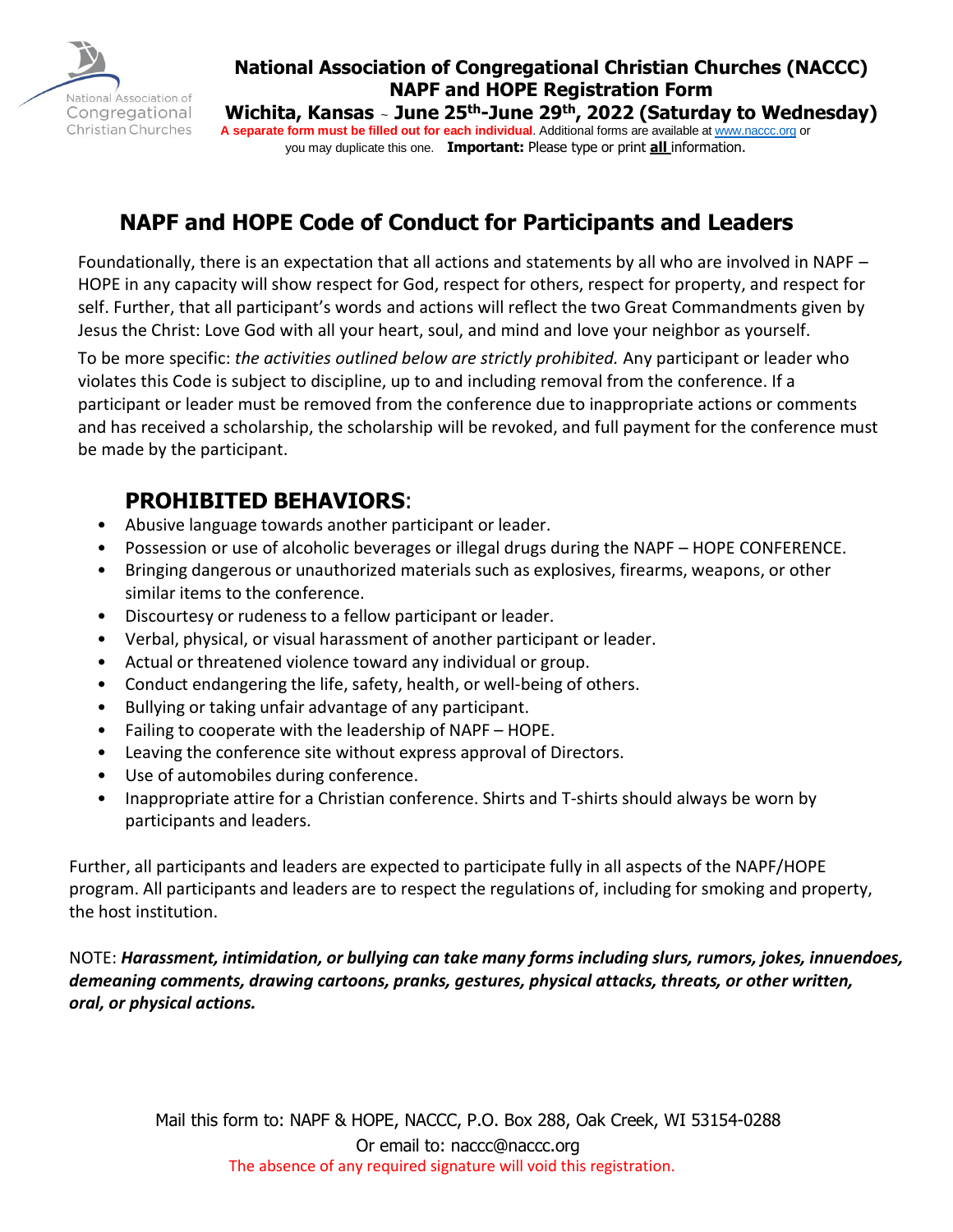

### **National Association of Congregational Christian Churches (NACCC) NAPF and HOPE Registration Form Wichita, Kansas** <sup>~</sup> **June 25 th-June 29th , 2022 (Saturday to Wednesday)**

**A separate form must be filled out for each individual**. Additional forms are available at [www.naccc.org](http://www.naccc.org/) or you may duplicate this one. **Important:** Please type or print **all** information.

# **REPORTING POLICY OF INCIDENTS**

Should any violation of this code be observed, it should be reported to one of the adult conference directors/counselors. That leader should take appropriate action to address the situation, which may include involving another adult leader in talking with those involved.

The leader should make a written report of the incident and the resolution of it. This should be signed by all parties and dated. If there is a serious breach of conduct resulting in the removal of a participant, the adult leader should immediately contact the Executive Director of the NACCC to report on the incident. All written reports of conduct issues should be sent to the NACCC office as soon as the NAPF-HOPE conference concludes.

I have read, and I understand the details of this Code of Conduct. I agree to abide by the rules described above and understand that I may be removed as a participant if I violate any of these rules, and, if I have received a scholarship and been removed from the conference, the scholarship will be revoked and full payment for the conference must be made to the NACCC.

| <b>Printed Name of Participant:</b>                                                                                                                                                                                                                                                                                                |       |
|------------------------------------------------------------------------------------------------------------------------------------------------------------------------------------------------------------------------------------------------------------------------------------------------------------------------------------|-------|
| <b>Signature of Participant:</b>                                                                                                                                                                                                                                                                                                   | Date: |
| If under 18 years old,                                                                                                                                                                                                                                                                                                             |       |
| <b>Printed Name of Parent:</b>                                                                                                                                                                                                                                                                                                     |       |
| <b>Signature of Parent:</b>                                                                                                                                                                                                                                                                                                        | Date: |
| <b>Printed Name of Minister/Youth Director:</b>                                                                                                                                                                                                                                                                                    |       |
| <b>Signature of Minister/Youth Director:</b>                                                                                                                                                                                                                                                                                       | Date: |
| $\mathbf{A}$ $\mathbf{B}$ $\mathbf{A}$ $\mathbf{B}$ $\mathbf{A}$ $\mathbf{B}$ $\mathbf{A}$ $\mathbf{B}$ $\mathbf{A}$ $\mathbf{B}$ $\mathbf{A}$ $\mathbf{B}$ $\mathbf{A}$ $\mathbf{B}$ $\mathbf{A}$ $\mathbf{B}$ $\mathbf{B}$ $\mathbf{B}$ $\mathbf{A}$ $\mathbf{B}$ $\mathbf{A}$ $\mathbf{B}$ $\mathbf{A}$ $\mathbf{B}$ $\mathbf{$ |       |

Mail this form to: NAPF & HOPE, NACCC, P.O. Box 288, Oak Creek, WI 53154-0288 Or email to: naccc@naccc.org The absence of any required signature will void this registration.